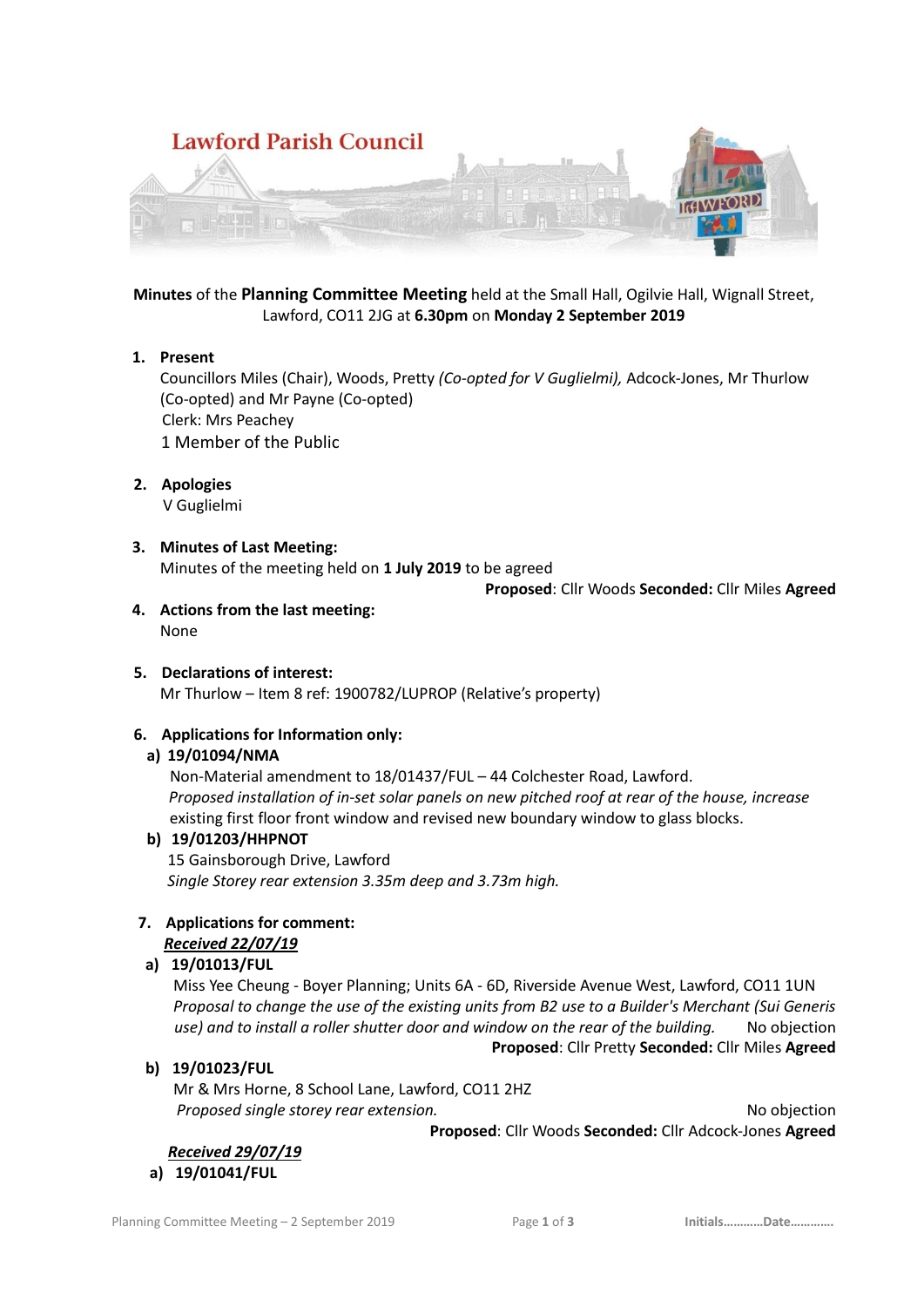Mr Bradley Watts, 80 Long Road, Lawford, CO11 2HS **Single storey rear extension.** No objection

**b) 19/01042/FUL**

Mr David Sorrell, Hawthorns, 43 School Lane, Lawford *Proposed ground floor and first floor extension to existing bungalow.* No objection **Proposed**: Cllr Pretty **Seconded:** Cllr Miles **Agreed**

### *Received 05/08/19*

**a) 19/01124/FUL,** Mr & Mrs Coward, 19 Parrington Way, Lawford, CO11 2LZ *Proposed extensions to existing dwelling.* No objection and the No objection and the No objection

**Proposed**: Cllr Miles **Seconded:** Cllr Woods **Agreed**

**Proposed**: Cllr Woods **Seconded:** Cllr Miles **Agreed**

### *Received 12/08/19*

# **a) 19/01111/FUL**

Mr Steve Wheelhouse - Jenny Moody Properties Ltd, Lawford House, Bromley Road, Lawford *Variation of condition 2 of approved application 16/00618/FUL to omit drawings 8206/050 P02, 051 P02, 053 P02, 054 P02, 080 P02 and add 1067/02A, 03A, 04B, 07D.* No objection **Proposed**: Cllr Pretty **Seconded:** Cllr Woods **Agreed**

### **b) 19/01149/FUL**

Mr Will Vote - Rose Buildiers, Dairy Barn Mews, Summers Park Avenue, Lawford *Change of use of suites 1-4 and 7-8 from B1 to D1 and suites 9-10 from B1 to D2.* No objection **Proposed**: Cllr Adcock-Jones **Seconded:** Cllr Miles **Agreed**

### **8. Planning Applications Determined since last meeting:**

| 19/00067/OUT                 | Gladman      | Outline planning application for | Land at             |
|------------------------------|--------------|----------------------------------|---------------------|
| Refusal - Outline            | Developments | the erection of up to 110        | Grange Road         |
| 01.07.2019                   | Limited      | dwellings with public open       | Lawford             |
| <b>Delegated Decision</b>    |              | space, landscaping and           | <b>Essex</b>        |
|                              |              | sustainable drainage system      | <b>CO11 2ND</b>     |
|                              |              | (SuDS) and vehicular access      |                     |
|                              |              | point from Grange Road. All      |                     |
|                              |              | matters reserved except for      |                     |
|                              |              | means of access.                 |                     |
| 19/00820/TPO                 |              | 1 No. Holly - remove dead stem,  | 5 Lawford Place     |
| Approval - Full              |              | 1 No. Ash - remove               | Lawford             |
| 05.07.2019                   |              |                                  | Manningtree         |
| <b>Delegated Decision</b>    |              |                                  | <b>CO11 2PT</b>     |
| 19/00782/LUPROP              | Mr D D'Silva | Proposed loft conversion,        | 266 Colchester Road |
| Lawful Use Certificate       |              | including a rear facing dormer   | Lawford             |
| Granted                      |              | and front facing roof lights.    | <b>CO11 2BU</b>     |
| 19.07.2019-Delegated         |              |                                  |                     |
| Decision                     |              |                                  |                     |
| 19/00234/FUL                 | Mr and Mrs   | Variation of condition 5 to      | Lawford House       |
| Approval - Full              | Hudson       | <b>Planning Application</b>      | <b>Bromley Road</b> |
| 02.08.2019                   |              | 18/00838/FUL - to allow the use  | Lawford             |
| <b>Delegated Decision</b>    |              | of the Swimming Pool for         | Manningtree         |
|                              |              | private swimming lettings.       | <b>CO11 2JD</b>     |
| 19/00951/HHPNOT              | Mr S Durham  | Proposed pitched roof rear       | 195 Colchester Road |
| <b>HHPN - Prior Approval</b> |              | extension, 6m depth and 3.5m     | Lawford             |
| Not Required                 |              | height.                          | Manningtree         |
| 30.07.2019                   |              |                                  | <b>Essex</b>        |
| <b>Delegated Decision</b>    |              |                                  | <b>CO11 2BU</b>     |